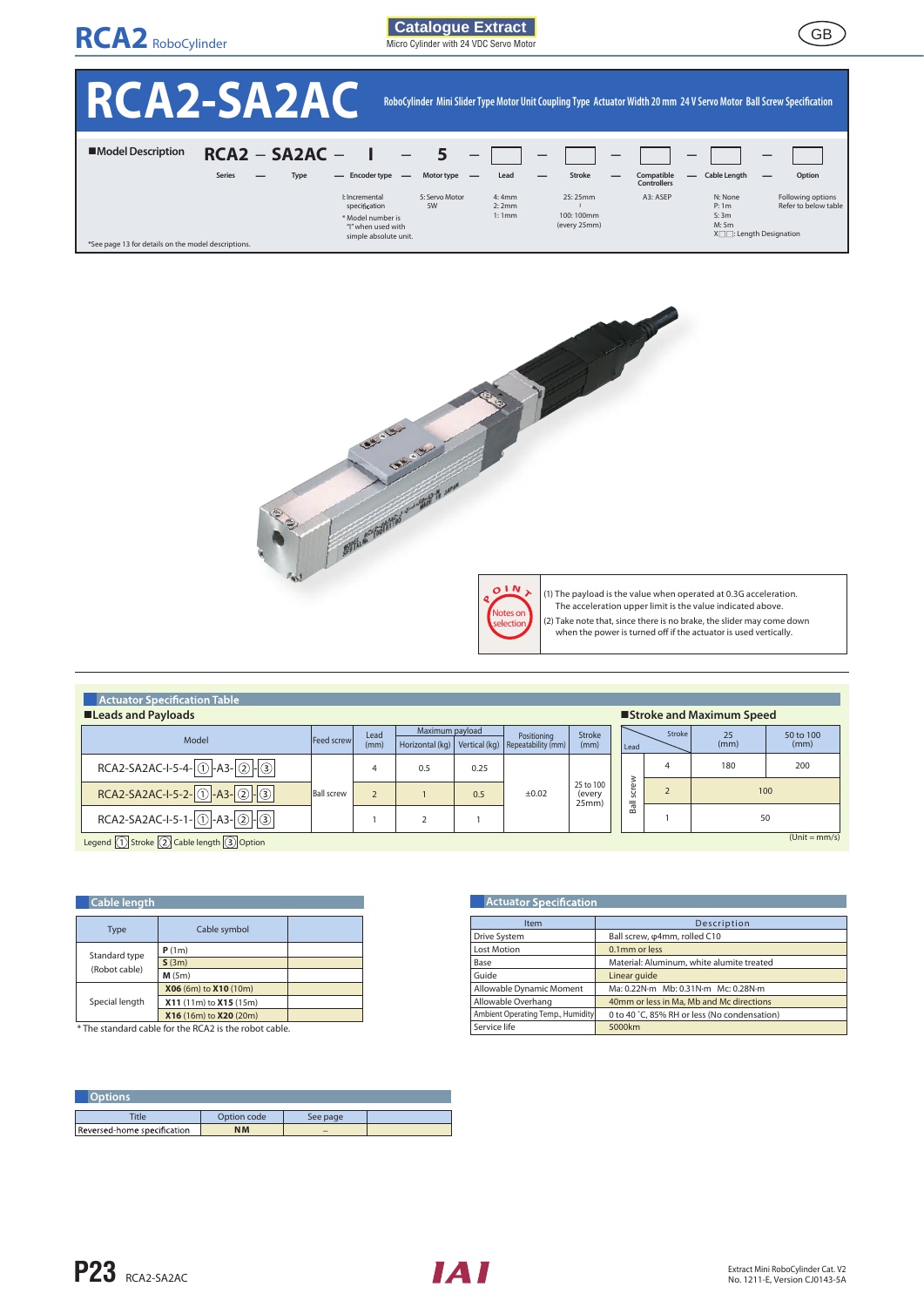

■ Dimensions and Weight by Stroke

| Stroke         | 25  | 50   | 75   | 100  |
|----------------|-----|------|------|------|
| L1             | 174 | 199  | 224  | 249  |
| L <sub>2</sub> | 92  | 117  | 142  | 167  |
| А              |     |      |      |      |
| R              |     | 6    | 8    | 10   |
| Mass (kg)      | 0.2 | 0.22 | 0.23 | 0.25 |

|                                             | <b>Compatible Controllers</b><br>RCA2 series actuators can be operated with the controllers indicated below. Select the type according to your intended application. |                    |                                                                                                                                 |                                         |             |                          |  |                    |  |  |
|---------------------------------------------|----------------------------------------------------------------------------------------------------------------------------------------------------------------------|--------------------|---------------------------------------------------------------------------------------------------------------------------------|-----------------------------------------|-------------|--------------------------|--|--------------------|--|--|
| <b>Title</b>                                | <b>External View</b>                                                                                                                                                 | Model              | <b>Features</b>                                                                                                                 | Maximum number<br>of positioning points | Input power | Power-supply<br>capacity |  | Reference<br>Page  |  |  |
| Solenoid<br>valve<br>type                   |                                                                                                                                                                      | ASEP-C-5SI-NP-2-0  | Simple controller capable of operating<br>with the same signal as the solenoid<br>valve.<br>Supports the use of both the single | 3 points                                | DC24V       | (Standard)<br>1.5A rated |  | $\rightarrow$ P123 |  |  |
| Dust-<br>proof<br>solenoid<br>valve<br>type |                                                                                                                                                                      | PSEP-CW-5SI-NP-2-0 | solenoid and the double solenoid types.<br>Simple Absolute type makes the return<br>to home unnecessary.                        |                                         |             | 2.5A max.                |  |                    |  |  |

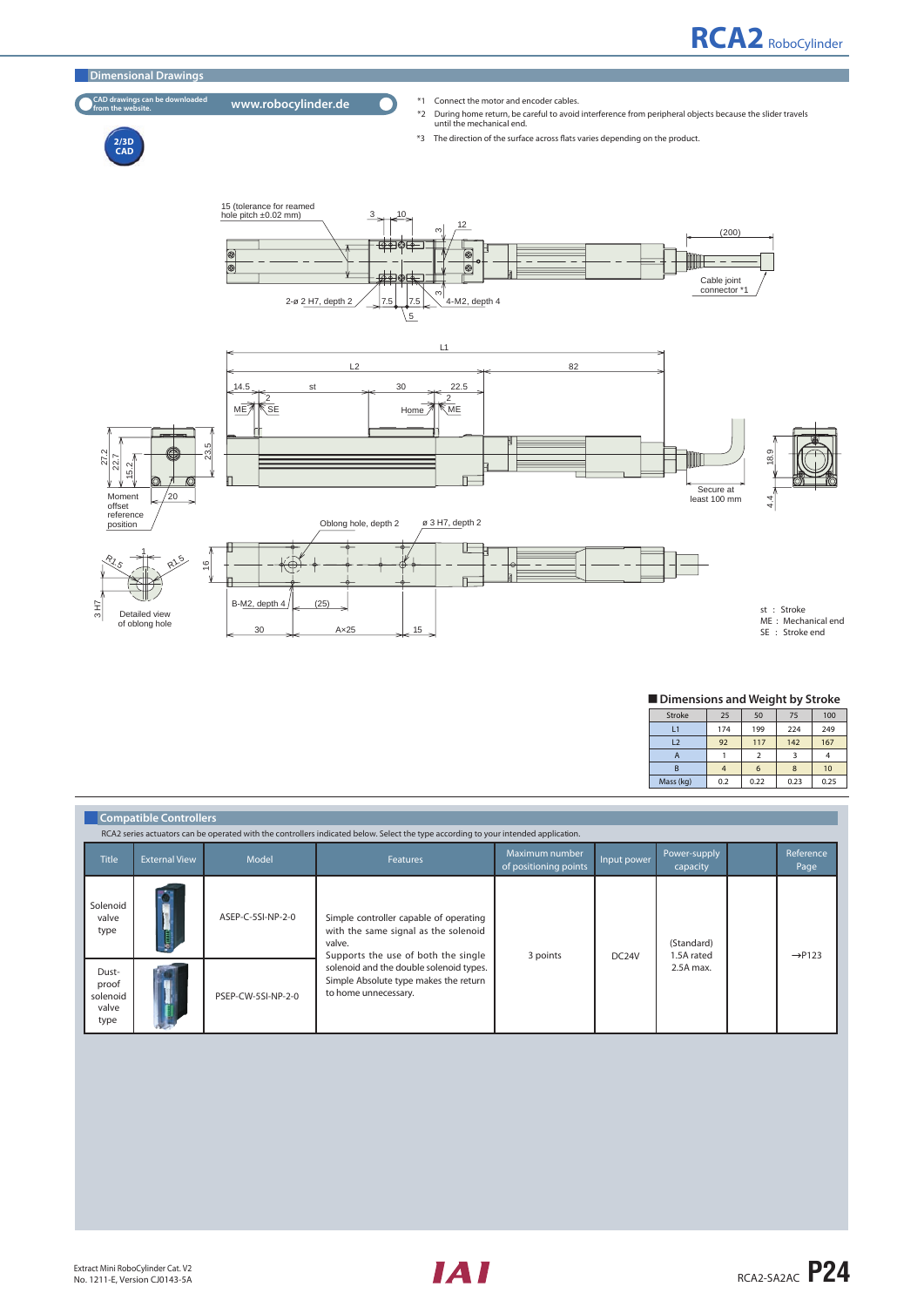

|                                                     | RCA2-SA2AR                                |                                                                                                     |                      |                         |                                      |                                  | RoboCylinder Mini Slider Type Motor Unit Reverse-mounted Type Actuator Width 20 mm 24 V Servo Motor Ball Screw Specification |                                                                                                                       |
|-----------------------------------------------------|-------------------------------------------|-----------------------------------------------------------------------------------------------------|----------------------|-------------------------|--------------------------------------|----------------------------------|------------------------------------------------------------------------------------------------------------------------------|-----------------------------------------------------------------------------------------------------------------------|
| ■Model Description                                  | $RCA2 - SA2AR -$<br><b>Series</b><br>Type | - Encoder type<br>$\overline{\phantom{0}}$                                                          | Motor type           | Lead                    | Stroke                               | Compatible<br><b>Controllers</b> | <b>Cable Length</b><br>—                                                                                                     | Option                                                                                                                |
| *See page 13 for details on the model descriptions. |                                           | I: Incremental<br>specification<br>* Model number is<br>"I" when used with<br>simple absolute unit. | 5: Servo Motor<br>5W | 4:4mm<br>2:2mm<br>1:1mm | 25:25mm<br>100:100mm<br>(every 25mm) | A3: ASEP                         | N: None<br>P: 1m<br>S:3m<br>M:5m<br>$X \square \square$ : Length<br>Designation                                              | Following options<br>Refer to below table<br>* Be sure to specify<br>which side the motor is<br>to be mounted (ML/MR) |





**Actuator Specification** 

(1) The payload is the value when operated at 0.3G acceleration. The acceleration upper limit is the value indicated above.

- 
- (2) Take note that, since there is no brake, the slider may come down<br>when the power is turned off if the actuator is used vertically.
- 

| <b>EXECUTE ACTUATOR SPECIFICATION TABLE</b>                         |                    |              |                 |      |                                                                     |                              |          |          |            |                   |
|---------------------------------------------------------------------|--------------------|--------------|-----------------|------|---------------------------------------------------------------------|------------------------------|----------|----------|------------|-------------------|
| <b>■Leads and Payloads</b><br>■Stroke and Maximum Speed             |                    |              |                 |      |                                                                     |                              |          |          |            |                   |
| Model                                                               | <b>Feed screwl</b> | Lead<br>(mm) | Maximum payload |      | Positioning<br>Horizontal (kg)   Vertical (kg)   Repeatability (mm) | Stroke<br>(mm)               | Lead     | Stroke   | 25<br>(mm) | 50 to 100<br>(mm) |
| $RCA2-SA2AR-I-5-4-0$ -A3-2-3                                        |                    |              | 0.5             | 0.25 |                                                                     |                              |          | 4        | 180        | 200               |
| RCA2-SA2AR-I-5-2-0-A3-0-9                                           | <b>Ball screw</b>  |              |                 | 0.5  | $\pm 0.02$                                                          | 25 to 100<br>(every<br>25mm) | rew<br>š | $\prime$ | 100        |                   |
| RCA2-SA2AR-I-5-1-0-A3-0-3                                           |                    |              |                 |      |                                                                     |                              | Ball     |          | 50         |                   |
| $(Unit = mm/s)$<br><b>COMPAGNIE ACTIVITY AND ARRIVED AT ALCOHOL</b> |                    |              |                 |      |                                                                     |                              |          |          |            |                   |

Legend  $\boxed{1}$  Stroke  $\boxed{2}$  Cable length  $\boxed{3}$  Option

| <b>Cable length</b> |                        |  |
|---------------------|------------------------|--|
| <b>Type</b>         | Cable symbol           |  |
| Standard type       | P(1m)                  |  |
|                     | S(3m)                  |  |
| (Robot cable)       | M(5m)                  |  |
|                     | X06 (6m) to X10 (10m)  |  |
| Special length      | X11 (11m) to X15 (15m) |  |
|                     | X16 (16m) to X20 (20m) |  |

\* The standard cable for the RCA2 is the robot cable.

| <b>Item</b>                       | Description                                  |
|-----------------------------------|----------------------------------------------|
| Drive System                      | Ball screw, $\varphi$ 4mm, rolled C10        |
| <b>Lost Motion</b>                | 0.1mm or less                                |
| Base                              | Material: Aluminum, white alumite treated    |
| Guide                             | Linear quide                                 |
| Allowable Dynamic Moment          | Ma: 0.22N·m Mb: 0.31N·m Mc: 0.28N·m          |
| Allowable Overhang                | 40mm or less in Ma, Mb and Mc directions     |
| Ambient Operating Temp., Humidity | 0 to 40 °C, 85% RH or less (No condensation) |
| Service life                      | 5000km                                       |
|                                   |                                              |

| Options.                        |             |          |  |  |  |  |  |  |
|---------------------------------|-------------|----------|--|--|--|--|--|--|
| Title                           | Option code | See page |  |  |  |  |  |  |
| Reversed-home specification     | <b>NM</b>   |          |  |  |  |  |  |  |
| Motor side mounted to the right | <b>MR</b>   |          |  |  |  |  |  |  |
| Motor side mounted to the left  | <b>ML</b>   |          |  |  |  |  |  |  |

**P25 RCA2-SA2AR** 

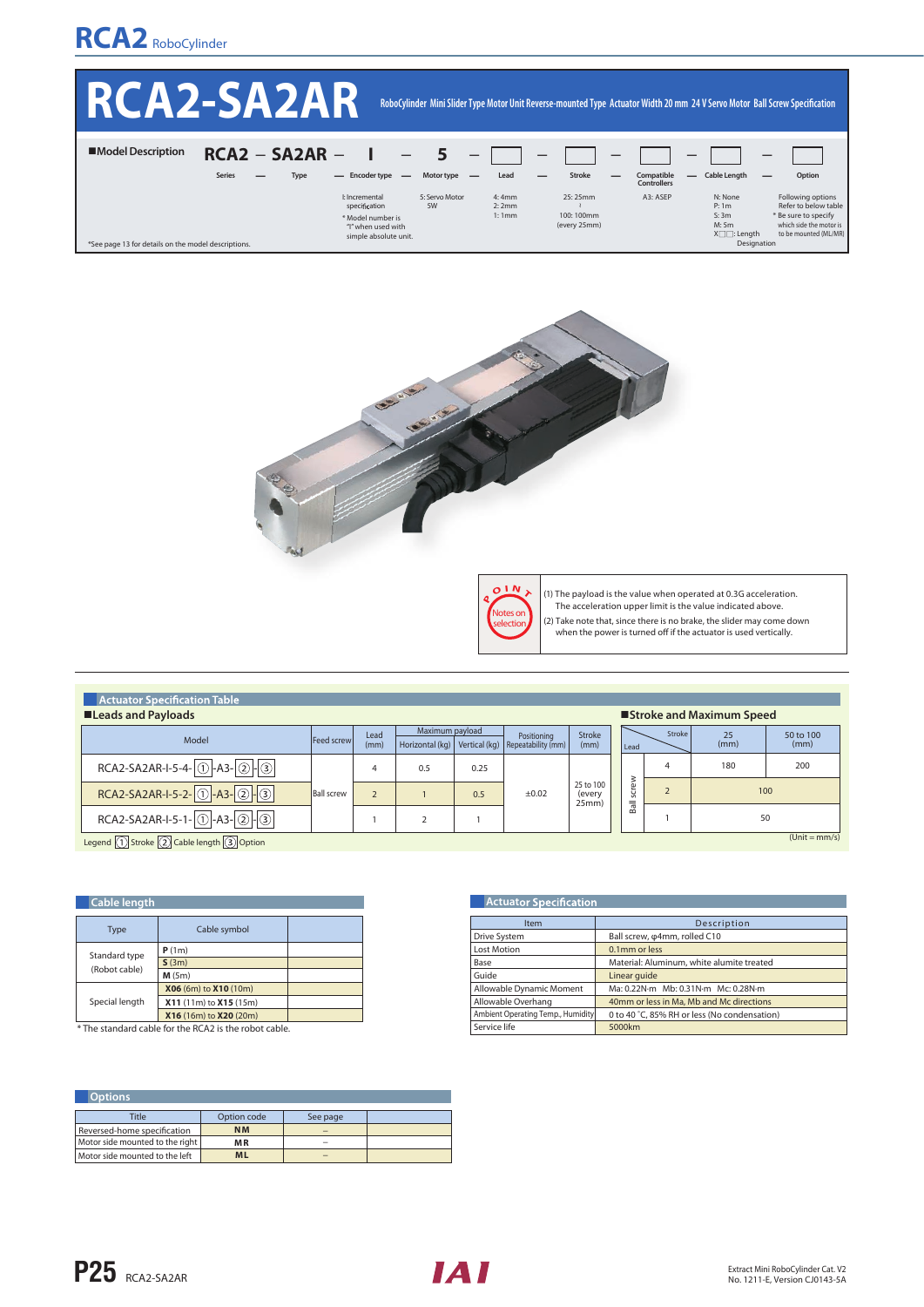



**2/3D CAD** 

### CAD dr

- 
- CAD drawings can be downloaded **www.robocylinder.de** <sup>\*1</sup> Connect the motor and encoder cables.<br><sup>\*2</sup> During home return, be careful to avoid interference from peripheral objects because the slider travels<br>until the mechani
	- \*3 The direction of the surface across flats varies depending on the product.



| Dimensions and Weight by Stroke |  |  |  |
|---------------------------------|--|--|--|
|---------------------------------|--|--|--|

| Stroke         | 25    | 50    | 75    | 100   |
|----------------|-------|-------|-------|-------|
| L <sub>1</sub> | 124.5 | 149.5 | 174.5 | 199.5 |
| L2             | 92    | 117   | 142   | 167   |
| А              |       |       |       |       |
| B              | 4     | 6     | 8     | 10    |
| Mass (kg)      | 0.23  | 0.25  | 0.26  | 0.28  |

|                                             | <b>Compatible Controllers</b><br>RCA2 series actuators can be operated with the controllers indicated below. Select the type according to your intended application. |                    |                                                                                                                                 |                                         |                    |                          |  |                          |  |  |
|---------------------------------------------|----------------------------------------------------------------------------------------------------------------------------------------------------------------------|--------------------|---------------------------------------------------------------------------------------------------------------------------------|-----------------------------------------|--------------------|--------------------------|--|--------------------------|--|--|
| <b>Title</b>                                | <b>External View</b>                                                                                                                                                 | Model              | <b>Features</b>                                                                                                                 | Maximum number<br>of positioning points | Input power        | Power-supply<br>capacity |  | <b>Reference</b><br>Page |  |  |
| Solenoid<br>valve<br>type                   |                                                                                                                                                                      | ASEP-C-5SI-NP-2-0  | Simple controller capable of operating<br>with the same signal as the solenoid<br>valve.<br>Supports the use of both the single | 3 points                                | DC <sub>24</sub> V | (Standard)<br>1.5A rated |  | $\rightarrow$ P123       |  |  |
| Dust-<br>proof<br>solenoid<br>valve<br>type |                                                                                                                                                                      | PSEP-CW-5SI-NP-2-0 | solenoid and the double solenoid types.<br>Simple Absolute type makes the return<br>to home unnecessary.                        |                                         |                    | 2.5A max.                |  |                          |  |  |

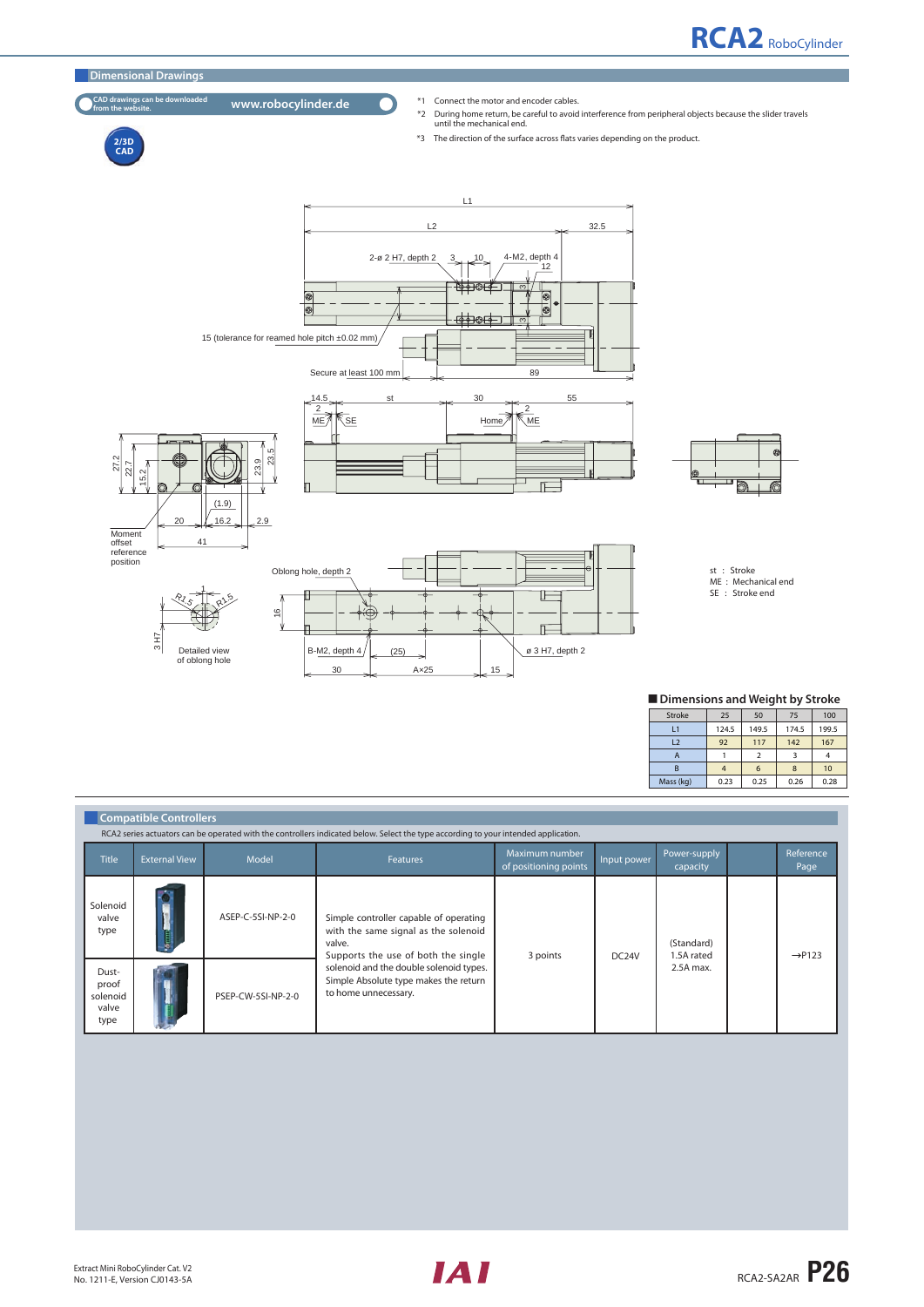## **RCA2** RoboCylinder

|                                                     | <b>IKCAZERAZA</b> N                       |                                                                                                                             |                         |                                      |                                       | RoboCylinder Mini Rod Type Motor Unit Coupling Type Actuator Width 18 mm 24 V Servo Motor Ball Screw Specification |
|-----------------------------------------------------|-------------------------------------------|-----------------------------------------------------------------------------------------------------------------------------|-------------------------|--------------------------------------|---------------------------------------|--------------------------------------------------------------------------------------------------------------------|
| ■Model Description                                  | $RCA2 - RA2AC -$<br><b>Series</b><br>Type | $\overline{\phantom{m}}$<br>Motor type<br>- Encoder type -                                                                  | $ -$<br>Lead            | Stroke                               | Compatible<br>—<br><b>Controllers</b> | <b>Cable Length</b><br>Option                                                                                      |
| *See page 13 for details on the model descriptions. |                                           | I: Incremental<br>5: Servo Motor<br>specification<br>5W<br>* Model number is<br>"I" when used with<br>simple absolute unit. | 4:4mm<br>2:2mm<br>1:1mm | 25:25mm<br>100:100mm<br>(every 25mm) | A3: ASEP                              | Following options<br>N: None<br>Refer to below table<br>P: 1m<br>S:3m<br>M: 5m<br>$X \square$ : Length Designation |



| <b>Actuator Specification Table</b>                 |                   |              |                 |      |                                                                     |                              |       |        |                           |                   |
|-----------------------------------------------------|-------------------|--------------|-----------------|------|---------------------------------------------------------------------|------------------------------|-------|--------|---------------------------|-------------------|
| ■Leads and Payloads                                 |                   |              |                 |      |                                                                     |                              |       |        | ■Stroke and Maximum Speed |                   |
| Model                                               | Feed screwl       | Lead<br>(mm) | Maximum payload |      | Positioning<br>Horizontal (kg)   Vertical (kg)   Repeatability (mm) | Stroke<br>(mm)               | Lead  | Stroke | 25<br>(mm)                | 50 to 100<br>(mm) |
| $RCA2-RA2AC-I-5-4-0$ -A3-2-3                        |                   |              | 0.5             | 0.25 |                                                                     |                              |       | 4      | 180                       | 200               |
| RCA2-RA2AC-I-5-2-0-A3-2-3                           | <b>Ball screw</b> |              |                 | 0.5  | ±0.02                                                               | 25 to 100<br>(every<br>25mm) | screw |        |                           | 100               |
| $RCA2-RA2AC-I-5-1-0$ -A3- $\boxed{2}$ - $\boxed{3}$ |                   |              |                 |      |                                                                     |                              | Bal   |        |                           | 50                |
| <b>COMPOUNDED</b>                                   |                   |              |                 |      |                                                                     |                              |       |        |                           | $(Unit = mm/s)$   |

Legend  $\boxed{1}$  Stroke  $\boxed{2}$  Cable length  $\boxed{3}$  Option

| <b>Cable length</b> |                        |  |  |  |  |  |  |
|---------------------|------------------------|--|--|--|--|--|--|
| <b>Type</b>         | Cable symbol           |  |  |  |  |  |  |
| Standard type       | P(1m)                  |  |  |  |  |  |  |
|                     | S(3m)                  |  |  |  |  |  |  |
| (Robot cable)       | M(5m)                  |  |  |  |  |  |  |
|                     | X06 (6m) to X10 (10m)  |  |  |  |  |  |  |
| Special length      | X11 (11m) to X15 (15m) |  |  |  |  |  |  |
|                     | X16 (16m) to X20 (20m) |  |  |  |  |  |  |

\* The standard cable for the RCA2 is the robot cable.

| <b>Dotions</b>              |             |          |  |
|-----------------------------|-------------|----------|--|
| <b>Title</b>                | Option code | See page |  |
| Reversed-home specification | <b>NM</b>   | -        |  |

| <b>Actuator Specification</b>     |                                              |  |  |  |  |  |  |
|-----------------------------------|----------------------------------------------|--|--|--|--|--|--|
| Item                              | Description                                  |  |  |  |  |  |  |
| <b>Drive System</b>               | Ball screw, $\varphi$ 4mm, rolled C10        |  |  |  |  |  |  |
| Lost Motion                       | 0.1mm or less                                |  |  |  |  |  |  |
| Base                              | Material: Aluminum, white alumite treated    |  |  |  |  |  |  |
| Non-rotating accuracy of rod      | $±3.0$ deg                                   |  |  |  |  |  |  |
| Ambient Operating Temp., Humidity | 0 to 40 °C, 85% RH or less (No condensation) |  |  |  |  |  |  |
| Service life                      | 5000km                                       |  |  |  |  |  |  |

P35 RCA2-RA2AC

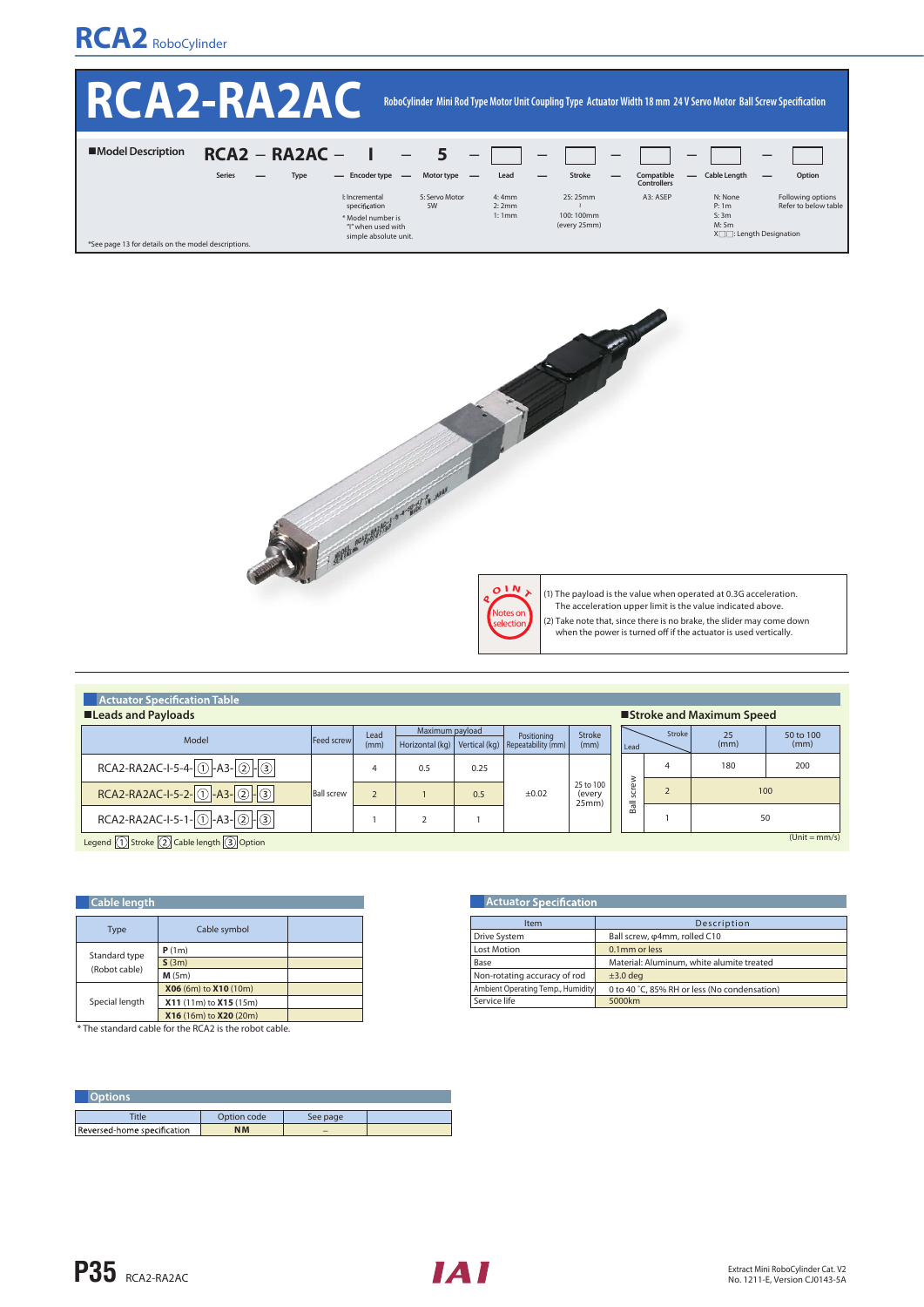

#### **CAD drawings can be downloaded**

- 
- CAD drawings can be downloaded **www.robocylinder.de** <sup>\*1</sup> Connect the motor and encoder cables.<br><sup>\*2</sup> During home return, be careful to avoid interference from peripheral objects because the slider travels<br>until the mechani
	- \*3 The direction of the surface across flats varies depending on the product.





st : Stroke<br>ME : Mechanical end SE : Stroke end

## **Dimensions and Weight by Stroke**

| Stroke    | 25    | 50    | 75    | 100   |
|-----------|-------|-------|-------|-------|
| L1        | 163.5 | 188.5 | 213.5 | 238.5 |
| L2        | 81.5  | 106.5 | 131.5 | 156.5 |
| А         |       |       |       |       |
| B         | 4     | 6     | 8     | 10    |
| Mass (kg) | 0.17  | 0.19  | 0.2   | 0.22  |

|                                             | <b>Compatible Controllers</b><br>RCA2 series actuators can be operated with the controllers indicated below. Select the type according to your intended application. |                    |                                                                                                                                 |                                         |             |                          |  |                          |  |
|---------------------------------------------|----------------------------------------------------------------------------------------------------------------------------------------------------------------------|--------------------|---------------------------------------------------------------------------------------------------------------------------------|-----------------------------------------|-------------|--------------------------|--|--------------------------|--|
| <b>Title</b>                                | <b>External View</b>                                                                                                                                                 | Model              | <b>Features</b>                                                                                                                 | Maximum number<br>of positioning points | Input power | Power-supply<br>capacity |  | <b>Reference</b><br>Page |  |
| Solenoid<br>valve<br>type                   |                                                                                                                                                                      | ASEP-C-5SI-NP-2-0  | Simple controller capable of operating<br>with the same signal as the solenoid<br>valve.<br>Supports the use of both the single | 3 points                                | DC24V       | (Standard)<br>1.5A rated |  | $\rightarrow$ P123       |  |
| Dust-<br>proof<br>solenoid<br>valve<br>type |                                                                                                                                                                      | PSEP-CW-5SI-NP-2-0 | solenoid and the double solenoid types.<br>Simple Absolute type makes the return<br>to home unnecessary.                        |                                         |             | 2.5A max.                |  |                          |  |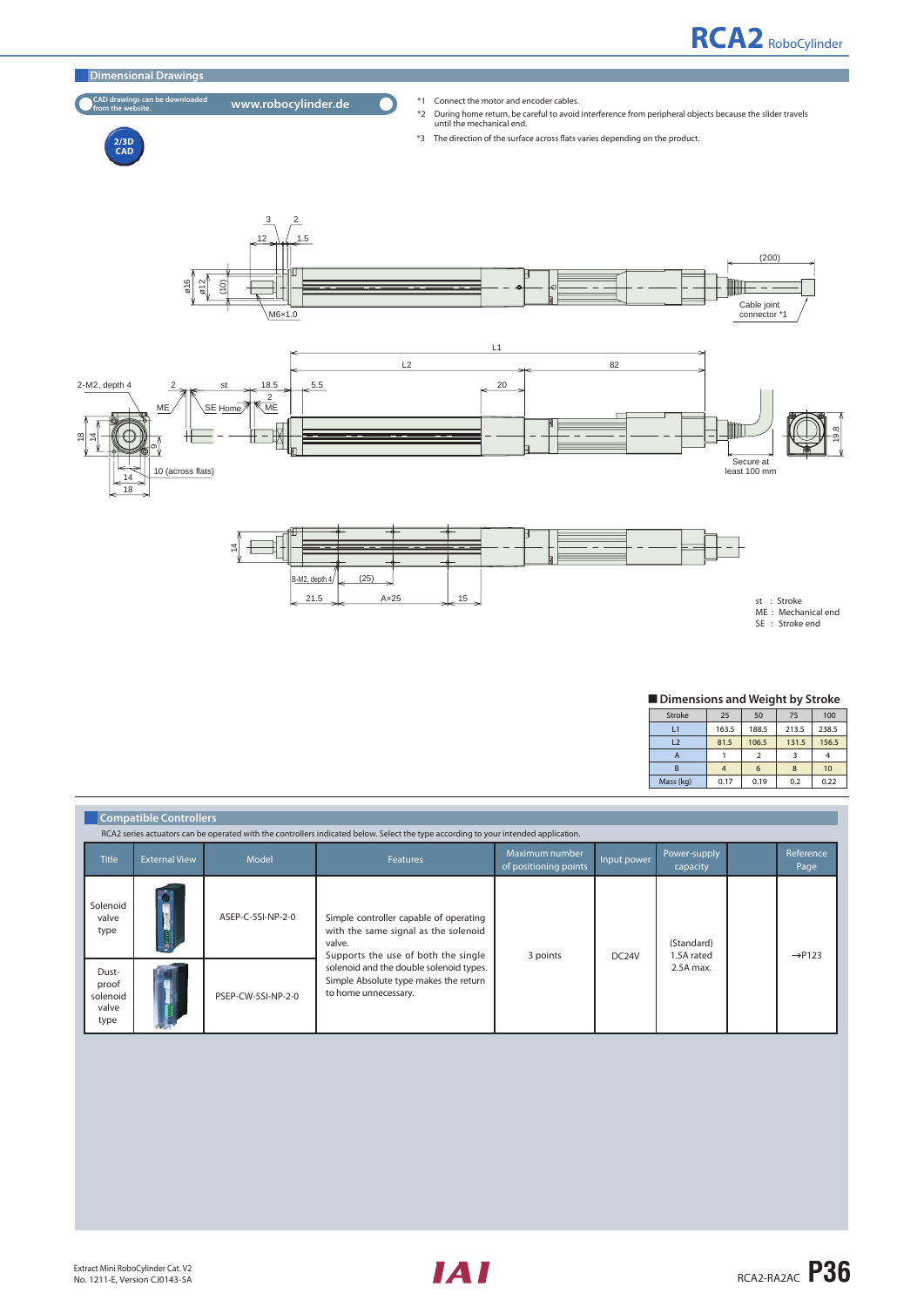# **RCA2** RoboCylinder

|                                                     | <b>IRCAZERAZAR</b>                        |                                                                                                                             |                         | RoboCylinder Mini Rod Type Motor Unit Reverse-mounted Type Actuator Width 18 mm 24 V Servo Motor Ball Screw Specification |                                  |                                                                                 |                                                                                                                          |
|-----------------------------------------------------|-------------------------------------------|-----------------------------------------------------------------------------------------------------------------------------|-------------------------|---------------------------------------------------------------------------------------------------------------------------|----------------------------------|---------------------------------------------------------------------------------|--------------------------------------------------------------------------------------------------------------------------|
| ■Model Description                                  | $RCA2 - RA2AR -$<br><b>Series</b><br>Type | $\overline{\phantom{m}}$<br>Motor type<br>- Encoder type -                                                                  | Lead                    | Stroke                                                                                                                    | Compatible<br><b>Controllers</b> | —<br><b>Cable Length</b><br>—                                                   | Option                                                                                                                   |
| *See page 13 for details on the model descriptions. |                                           | I: Incremental<br>5: Servo Motor<br>specification<br>5W<br>* Model number is<br>"I" when used with<br>simple absolute unit. | 4:4mm<br>2:2mm<br>1:1mm | 25:25mm<br>100:100mm<br>(every 25mm)                                                                                      | A3: ASEP                         | N: None<br>P: 1m<br>S:3m<br>M: 5m<br>$X\square \square$ : Length<br>Designation | Following options<br>Refer to below table<br>* Be sure to specify<br>which side the motor is to<br>be mounted (ML/MR/MT) |





(1) The payload is the value when operated at 0.3G acceleration. The acceleration upper limit is the value indicated above.

- 
- (2) Take note that, since there is no brake, the slider may come down<br>when the power is turned off if the actuator is used vertically.
- 

| <b>Actuator Specification Table</b><br><b>ELeads and Payloads</b><br>■Stroke and Maximum Speed |                   |              |                 |      |                                                                     |                              |       |        |            |                   |
|------------------------------------------------------------------------------------------------|-------------------|--------------|-----------------|------|---------------------------------------------------------------------|------------------------------|-------|--------|------------|-------------------|
| Model                                                                                          | Feed screwl       | Lead<br>(mm) | Maximum payload |      | Positioning<br>Horizontal (kg)   Vertical (kg)   Repeatability (mm) | Stroke<br>(mm)               | Lead  | Stroke | 25<br>(mm) | 50 to 100<br>(mm) |
| $RCA2-RA2AR-I-5-4-0$ -A3- $\boxed{2}$ - $\boxed{3}$                                            |                   |              | 0.5             | 0.25 |                                                                     |                              |       | 4      | 180        | 200               |
| RCA2-RA2AR-I-5-2-0-A3-0-3                                                                      | <b>Ball screw</b> |              |                 | 0.5  | $\pm 0.02$                                                          | 25 to 100<br>(every<br>25mm) | screw |        |            | 100               |
| $RCA2-RA2AR-I-5-1-0$ -A3-2-3                                                                   |                   |              |                 |      |                                                                     |                              | Ball  |        | 50         |                   |
| <b>CONTRACTOR</b>                                                                              |                   |              |                 |      |                                                                     |                              |       |        |            | $(Unit = mm/s)$   |

Legend  $\Box$  Stroke  $\Box$  Cable length  $\Box$  Option

| <b>Cable length</b> |                        |  |  |  |  |  |  |
|---------------------|------------------------|--|--|--|--|--|--|
| <b>Type</b>         | Cable symbol           |  |  |  |  |  |  |
| Standard type       | P(1m)                  |  |  |  |  |  |  |
|                     | S(3m)                  |  |  |  |  |  |  |
| (Robot cable)       | M(5m)                  |  |  |  |  |  |  |
|                     | X06 (6m) to X10 (10m)  |  |  |  |  |  |  |
| Special length      | X11 (11m) to X15 (15m) |  |  |  |  |  |  |
|                     | X16 (16m) to X20 (20m) |  |  |  |  |  |  |

\* The standard cable for the RCA2 is the robot cable.

| <b>Actuator Specification</b>     |                                              |  |  |  |
|-----------------------------------|----------------------------------------------|--|--|--|
| Item                              | Description                                  |  |  |  |
| Drive System                      | Ball screw, $\varphi$ 4mm, rolled C10        |  |  |  |
| <b>Lost Motion</b>                | 0.1mm or less                                |  |  |  |
| Base                              | Material: Aluminum, white alumite treated    |  |  |  |
| Non-rotating accuracy of rod      | $±3.0$ deg                                   |  |  |  |
| Ambient Operating Temp., Humidity | 0 to 40 °C, 85% RH or less (No condensation) |  |  |  |
| Service life                      | 5000km                                       |  |  |  |

| <b>Options</b>                  |             |          |  |  |  |
|---------------------------------|-------------|----------|--|--|--|
| <b>Title</b>                    | Option code | See page |  |  |  |
| Reversed-home specification     | <b>NM</b>   |          |  |  |  |
| Motor side mounted to the right | <b>MR</b>   |          |  |  |  |
| Motor side mounted to the left  | <b>ML</b>   |          |  |  |  |
| Motor side mounted to the top   | мт          |          |  |  |  |